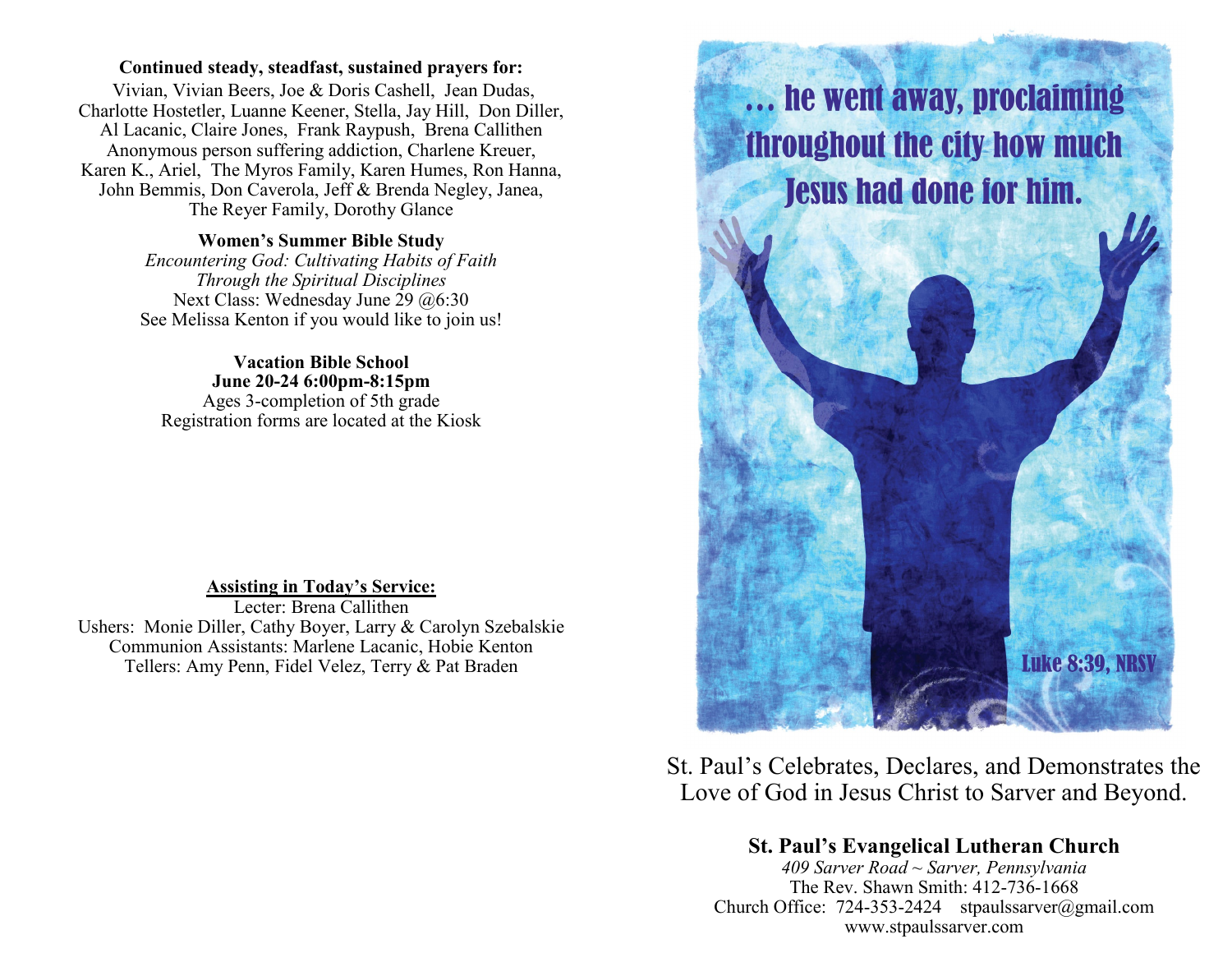# *Second Sunday after Pentecost*

*June 19, 2022*

Welcome to worship this second Sunday after Pentecost. And a happy Father's Day to all father-figures!

**\*** Indicates when to stand

# **Prelude**

# **Announcements and Time of Sharing**

# **\*Order of Confession and Forgiveness**

- P. In the name of the Father, and of the Son, and of the Holy Spirit.
- **C. Amen.**
- P. Make us to know your ways, O Lord, and teach us your paths. Lead us in your truth and teach us, for you are the God of our salvation; for whom we wait. *(Psalm 25:4-5)*

# **C. Amen.**

P. If we say we have fellowship with God while we walk in darkness, we lie and do not live according to the truth; but if we walk in the light, we have fellowship with one another, and the blood of Jesus Christ cleanses us from all sin. *(1 John 1:6-7)*

*Silence for reflection and self-examination.*

- P. Have mercy on us, O God, according to your steadfast love.
- **C. According to your abundant mercy, blot out our transgressions. Wash us thoroughly from our iniquity and cleanse us from our sin. Create in us a clean heart, O God, and put a new and right spirit within us. Cast us not away from your presence, and take not your Holy Spirit from us. Restore to us the joy of your salvation, and uphold us with a willing spirit. Amen.**

*(Psalm 51:1-2, 10-12)*

- P. In the mercy of almighty God, Jesus Christ was given to die for us, and for his sake God forgives us all our sins. As a called and ordained minister of the church of Christ, and by his authority, I therefore declare to you the entire forgiveness of all your sins, in the name of the Father, and of the  $+$  Son, and of the Holy Spirit.
- **C. Amen.**

**\*Gathering Song:** *"They Know We Are Christians"* 

- P. The grace of our Lord Jesus Christ, the love of God, and the communion of the Holy Spirit be with you all.
- **C. And also with you.**

# **I Will Sing**

I will sing, I will sing a song unto the Lord. I will sing, I will sing a song unto the Lord. I will sing, I will sing a song unto the Lord. Alleluia, glory to the Lord. **(Chorus) Allelu, Alleluia, glory to the Lord, Allelu, Alleluia, glory to the Lord, Allelu, Alleluia, glory to the Lord, Alleluia glory to the Lord.**

We will come, we will come as one before the Lord. We will come, we will come as one before the Lord. We will come, we will come as one before the Lord. Alleluia, glory to the Lord. **(Chorus)**

If the Son, if the Son shall make you free, If the Son, if the Son shall make you free, If the Son, if the Son shall make you free, You shall be free indeed. **(Chorus)**

They that sow in tears shall reap in joy. They that sow in tears shall reap in joy. They that sow in tears shall reap in joy. Alleluia, glory to the Lord. **(Chorus)**

Every knee shall bow and every tongue confess, Every knee shall bow and every tongue confess, Every knee shall bow and every tongue confess, That Jesus Christ is Lord. **(Chorus)**

In His name, in His name, we have the victory. In His name, in His name, we have the victory. In His name, in His name, we have the victory. Alleluia, glory to the Lord. **Sing Chorus three times**

# **(CCLI #36578)**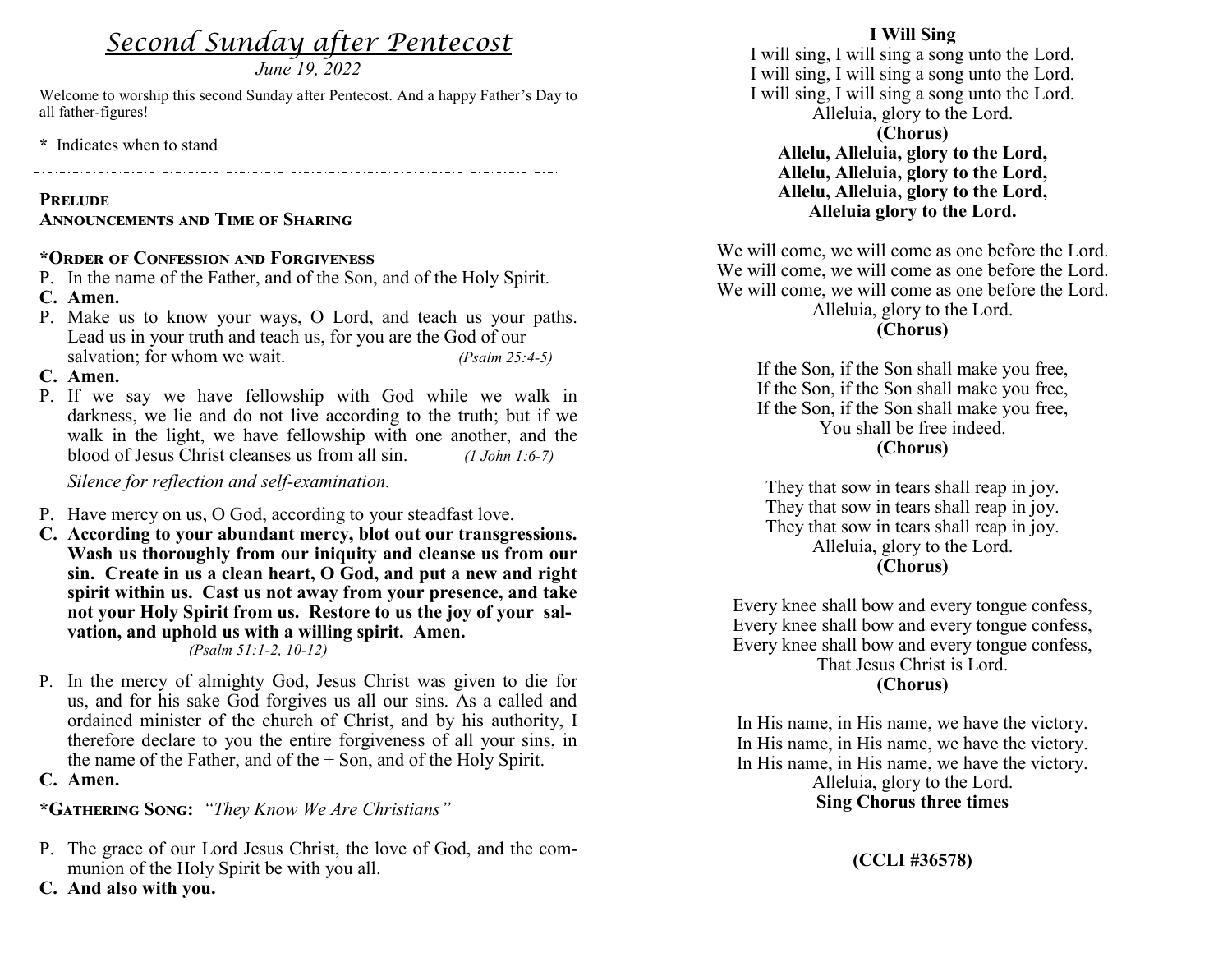## **They'll Know We Are Christians**

We are one in the Spirit, we are one in the Lord. We are one in the Spirit, we are one in the Lord. And we pray that all unity may one day be restored.

#### **Chorus:**

**And they'll know we are Christians by our love, by our love, Yes they'll know we are Christians by our love.**

We will walk with each other, we will walk hand in hand. We will walk with each other, we will walk hand in hand And together we'll spread the news that God is in our land. **Chorus**

We will work with each other, we will work side by side. We will work with each other, we will work side by side. And we'll guard each man's dignity and save each man's pride. **Sing Chorus Twice**

#### **Praise the One Who Breaks the Darkness**

Praise the One who breaks the darkness with a liberating light Praise the One who frees the pris'ners, turning blindness into sight. Praise the One who preached the gospel, healing ev'ry dread disease, Calming storms and feeding thousands with the very bread of peace.

Praise the One who blessed the children with a strong yet gentle word Praise the One who drove out demons with a piercing two edged sword Praise the One who brings cool water to the dessert's burning sand; From this well comes living water quenching thirst in ev'ry land.

Praise the one true love incarnate: Christ who suffered in our place Jesus died and rose for many that we may know God by grace. Let us sing for joy and gladness, seeing what our God has done. Praise the one redeeming glory; praise the One who makes us one.

-2-

**\*The Prayer of the Day** **The First Scripture Reading:** Isaiah 65:1-9 **The Psalm:** Psalm 22:19-28 **The Second Scripture Reading:** Galatians 3:23-29

#### **\*Gospel Introduction**

- P. Lord, to whom shall we go? You have the words of eternal life,
- **C. And we have believed, and have come to know, that you are the Holy One of God.** *(John 6:68-69)*

**The Holy Gospel:** Luke 8:26-39

**The Children's Message**

**The Sermon**

**The Song:** *"Praise the One Who Breaks the Darkness"* 

**The Apostle's Creed**

**I believe in God, the Father almighty, creator of heaven and earth.**

**I believe in Jesus Christ, his only Son, our Lord. He was conceived by the power of the Holy Spirit and born of the virgin Mary. He suffered under Pontius Pilate, was crucified, died, and was buried. He descended into hell. On the third day he rose again. He ascended into heaven, and is seated at the right hand of the Father. He will come again to judge the living and the dead. I believe in the Holy Spirit, the holy catholic Church, the communion of saints, the forgiveness of sins, the resurrection of the body,**

# **Prayers of the Church**

*Each petition will conclude with "Lord, in Your mercy," Please respond with "hear our prayer."* 

#### **The Sharing of the Peace**

P. The peace of the Lord be with you.

**and the life everlasting. Amen.**

**C. And also with you.**